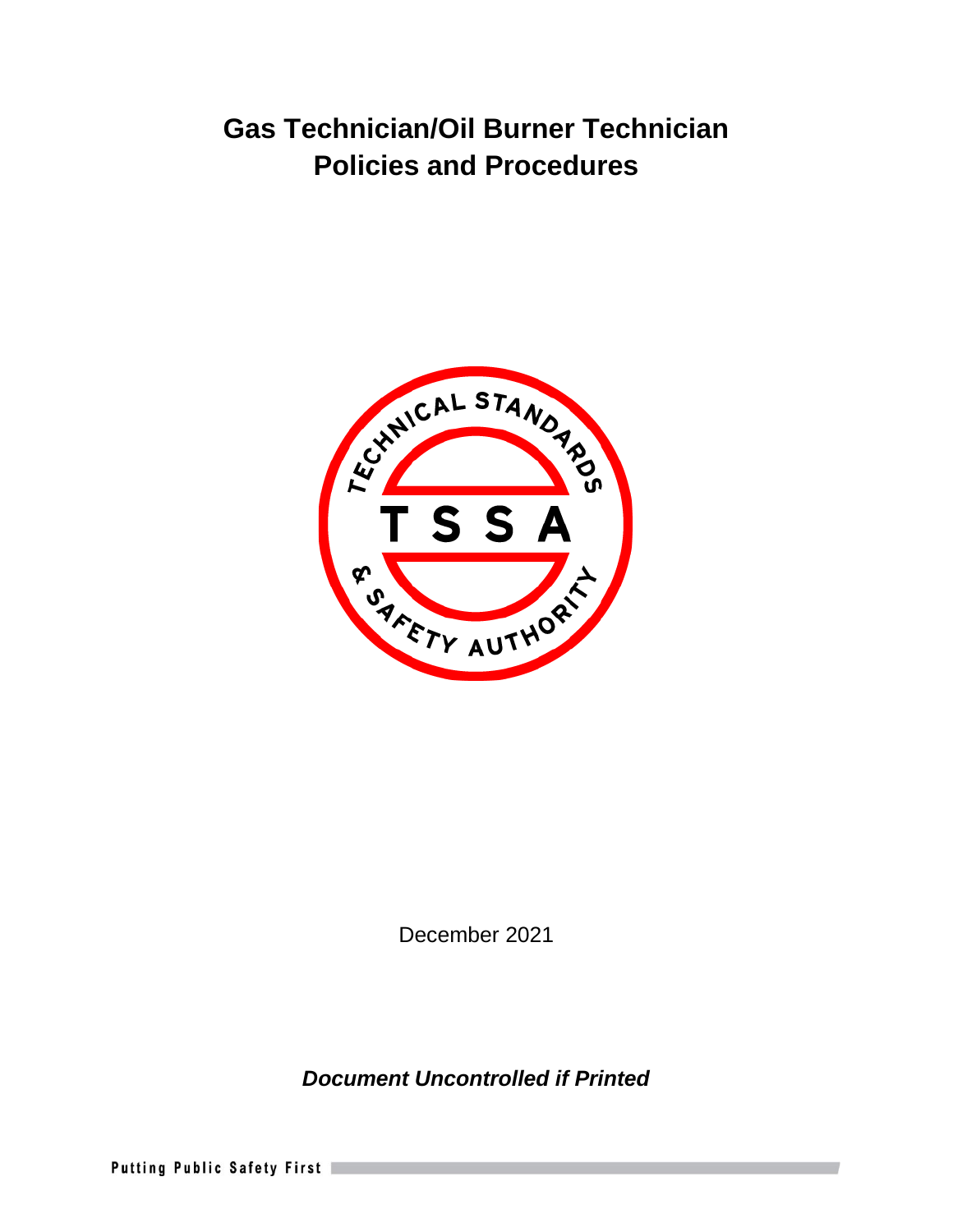

# **Table of Contents**

| 1.             |                                                                               |  |
|----------------|-------------------------------------------------------------------------------|--|
| 2.             |                                                                               |  |
| 3.             |                                                                               |  |
| 4.             |                                                                               |  |
| 5.             |                                                                               |  |
| 6.             |                                                                               |  |
| 7 <sub>1</sub> |                                                                               |  |
| 8.             |                                                                               |  |
| 9.             |                                                                               |  |
| 10.            |                                                                               |  |
| 11.            |                                                                               |  |
| 12.            |                                                                               |  |
| 13.            |                                                                               |  |
| 14.            |                                                                               |  |
| 15.            |                                                                               |  |
| 16.            | Record of Training (ROT) Accreditation, Expiry Dates and Renewal Procedures13 |  |
| 17.            |                                                                               |  |
| 18.            |                                                                               |  |
| 19.            |                                                                               |  |
| 20.            |                                                                               |  |
| 21.            |                                                                               |  |
| 22.            |                                                                               |  |
| 23.            |                                                                               |  |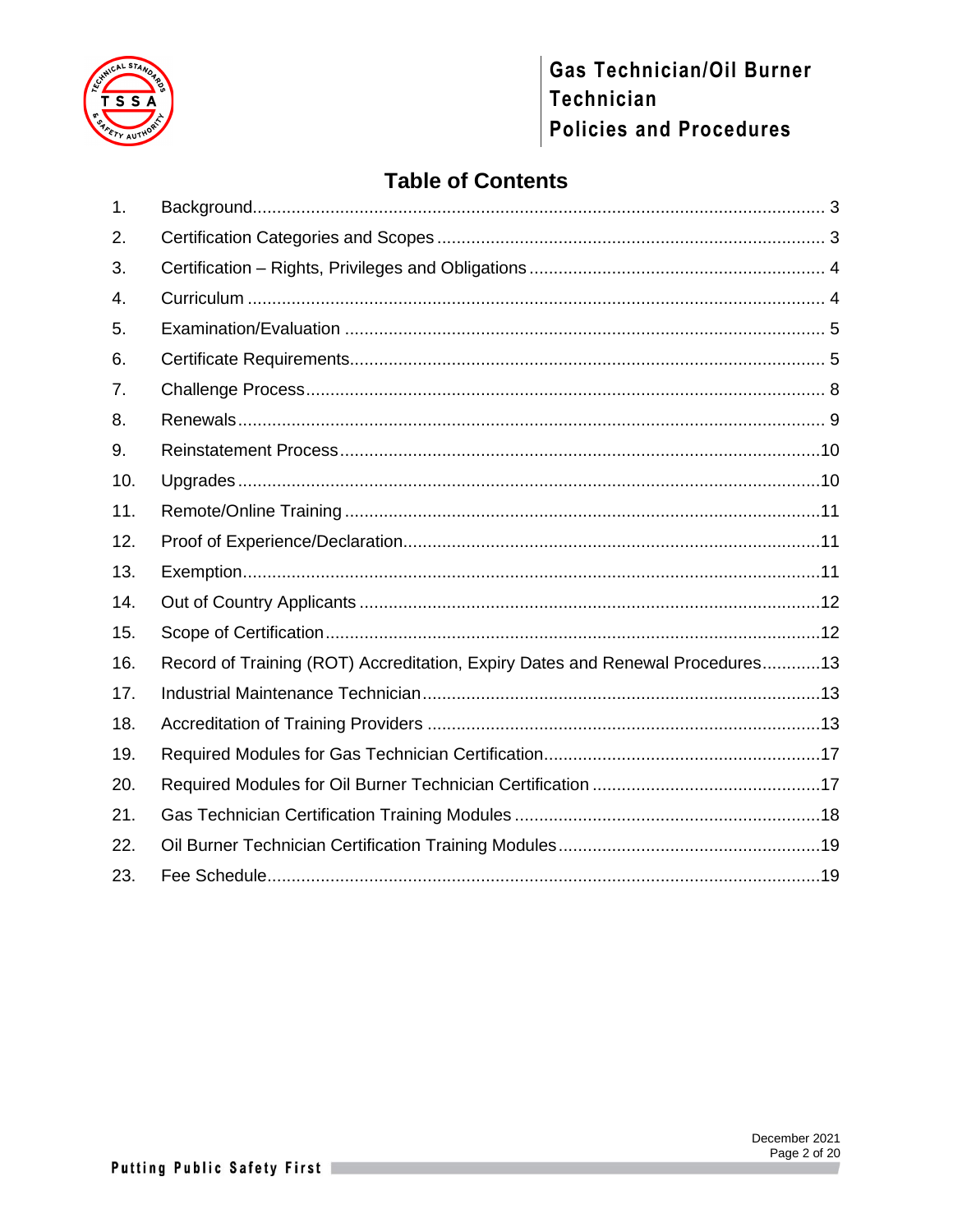

## <span id="page-2-0"></span>**1. Background**

This policy describes and sets out policies and procedures related to the Gas Technician and Oil Burner Technician Certification Program administered by the Technical Standards and Safety Authority ("TSSA").

The Gas Technician and Oil Burner Technician Policies and Procedures has been developed in consultation with the Fuels Industry Training and Certification Advisory Board (the "TCAB") operating under the authority of the Director under the *Technical Standards and Safety Act, 2000* (the "Act"). The qualifications and training herein are established under section 32(1) of the Act.

The Policies and Procedures has been established to provide a set of reference points and guidelines to Gas Technician and Oil Burner Technicians, Accredited Training Providers, Contractors and the industry in general.

Accredited Training Providers shall follow the Policies and Procedures and must have their programs recognized and accredited by TSSA, not alter the policies herein.

Training Providers not alter any of the Policies and Procedures set out in this document without the knowledge and prior written approval of the TSSA.

The Policies and Procedures contained herein are subject to revision and enhancement as and when required.

### <span id="page-2-1"></span>**2. Certification Categories and Scopes**

The following certification categories are made in *Ontario Regulation 215/01, Fuels Industry Certificates* (the "Regulation").

- 1. A gas technician 1 (a "G.1 certificate").
- 2. A gas technician 2 (a "G.2 certificate").
- 3. A gas technician 3 (a "G.3 certificate").
- 4. A gas piping fitter (a "GP certificate").
- 5. A liquid propane fitter (an "LP certificate").
- 6. An internal combustion alternate fuel technician (an "ICE certificate").
- 7. An internal combustion alternate fuel technician-industrial equipment (an "ICE-IE certificate).
- 8. A domestic appliance technician (a "DA certificate").
- 9. A recreational vehicles technician 1 (an "RV.1 certificate").
- 10. A recreational vehicles technician 2 (an "RV.2 certificate").
- 11. An industrial maintenance technician (an "IMT certificate").
- 12. A gas pipeline inspector (a "GPI certificate").
- 13. A refuelling station installer-natural gas (a "RSI-NG certificate").
- 14. A refuelling station service technician-natural gas (a "RST-NG certificate").
- 15. An oil burner technician 1 (an "OBT-1 certificate").
- 16. An oil burner technician 2 (an "OBT-2 certificate").
- 17. An oil burner technician 3 (an "OBT-3 certificate").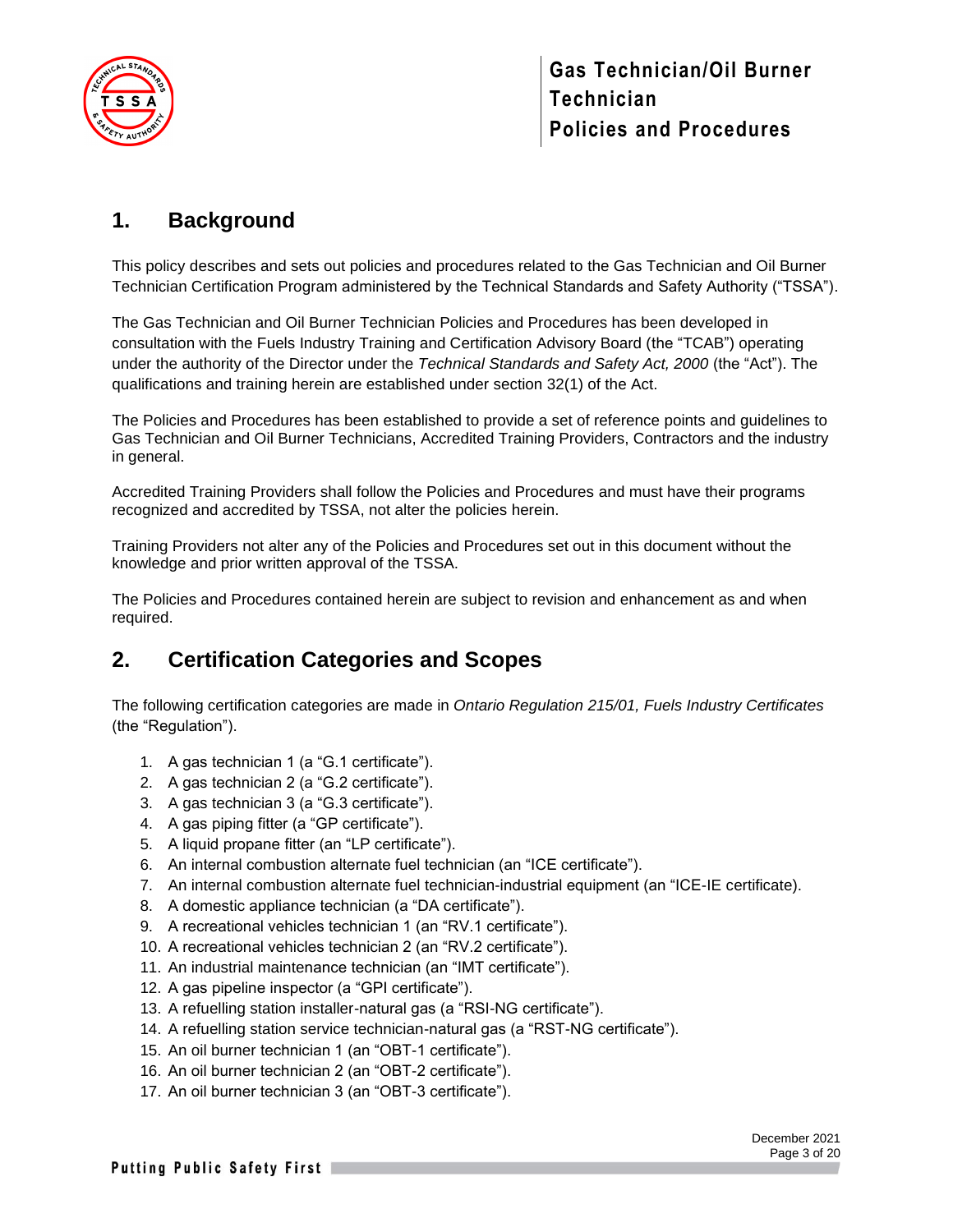

- 18. A fuel oil pipeline inspector (an "OPI certificate").
- 19. An oil pipe fitter (an "OP certificate").
- 20. A crop dryer technician (a "CDT certificate").
- 21. An oil burner activation technician (an "OBAT certificate").
- 22. A hydrogen fuel technician (an "H2 certificate").
- 23. A gas utility technician 1 (a "GUT-1 certificate").
- 24. A gas utility technician 2 (a "GUT-2 certificate").

More information on the detailed scope of the certification categories is available in the Regulation.

### <span id="page-3-0"></span>**3. Certification – Rights, Privileges and Obligations**

- 1. Once certified, Gas Technician and Oil Burner Technicians receive and are entitled to the following:
	- a. An application for renewal before the date of expiration on the certificate, which expires on the second anniversary of the holder's date of birth after the certificate has been issued.
	- b. The right to use of the phrase "TSSA Certified" in any advertising and promotion materials, but only where such use is specifically associated with the scope of the certificate. This does not include the right to reproduce or use the TSSA logo in any fashion.
	- c. Access to the Code Adoption Document, Director's Orders, Interpretation Bulletins, Advisory Bulletins, Practical Skills/Experience Sign-Off Documents, Curriculum Documents (including future revisions and/or enhancements), etc., which will be available online at [www.tssa.org.](http://www.tssa.org/)
	- d. Access to media releases, TSSA sponsored information sessions and the *Exchange Safety Blog.*
- 2. Gas Technician and Oil Burner Technicians are obligated to:
	- a. Only perform duties under the scope of their certificate.
	- b. Notify the TSSA within 30 days after any change in his or her address.
		- i. TSSA is not responsible for misdirected notices or renewals resulting from the certificate holders failure to update his or her address.
	- c. Comply with the TSS Act and its Regulations.

#### <span id="page-3-1"></span>**4. Curriculum**

The Gas Technician and Oil Burner Technician Training Curricula as developed by the joint TSSA and industry training and certification task forces (1996, updated 2002) have been adopted as the minimum standard for the training and certification of the said occupations in the Province of Ontario.

The estimated times for each individual certificate program are contained in the curricula developed for both the Gas Technician program and the Oil Burner Technician program. Requests for variations to the required hours must be outlined & submitted to Training and Certification Services, TSSA for approval.

All accredited Training Providers and organizations will use only the curriculum approved by the TSSA, as amended.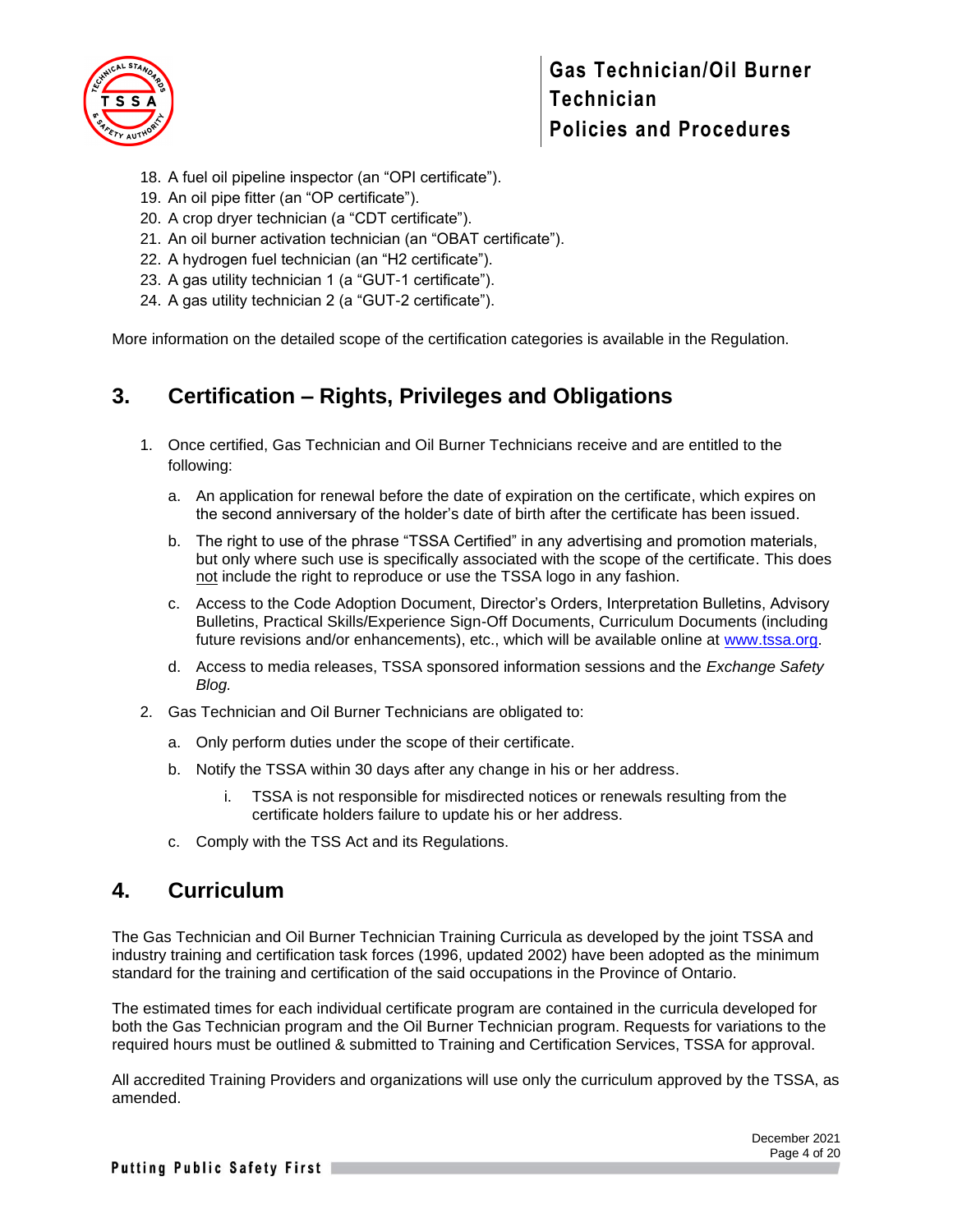

The approved curriculum forms the basis for the development of all lesson plans, training materials, testing standards and criteria.

Providers of training for Gas Technician and Oil Burner Technician programs must be accredited by and registered with the TSSA. All training programs must be accredited by the TSSA.

Applications for a certificate of qualification received from Training Providers not accredited by the TSSA will not be processed.

### <span id="page-4-0"></span>**5. Examination/Evaluation**

An examination candidate (a "candidate") is encouraged to review the *TSSA Certification Examination Preparation Guide*, available at [www.tssa.org,](http://www.tssa.org/) for detailed information on the examination process, scheduling, examination disability accommodation requests, 'what to expect on the examination day', prohibited and non-prohibited materials, etc.

When applying for or writing an examination, a candidate should be aware of the following:

- 1. Program participants will be required to complete a written/theoretical, certification examination at the conclusion of each certificate level.
- 2. Ontario Regulation 215/01, Section 5 stipulates that an individual who fails a certification examination on three attempts is required to take an accredited training program, before they can be permitted to retake the examination.
	- a. An 'accredited program' refers to a full program, accredited by TSSA, which includes both theory and practical training. 'Challenge' or 'pre-exam' courses are not accredited programs. An individual may not challenge a certificate after failing the examination for that same certificate.
- 3. A candidate will be evaluated on the practical skills demonstrated throughout their training (if applicable). Practical evaluation may be applied through either hands-on, written and/or combination of a written and oral examination as agreed to by the Training Provider and the TSSA. However, the majority of all practical evaluation shall be in the form of hands on demonstration of skills using equipment appropriate to the skills being tested
- 4. Second and third attempts at the practical evaluation for certification requirements may be requested from TSSA Training and Certification Services if the opportunity to do so is not made available through the Training Provider.
	- a. If a Training Provider allows a second or third attempt at the practical component of the evaluation for a certificate, after the candidate's course information has been submitted to TSSA, the Training Provider must submit an Application for Certification for each attempt with the new practical evaluation score and the applicable application fee.

### <span id="page-4-1"></span>**6. Certificate Requirements**

1. In order to obtain a certificate of qualification (a "certificate") from the TSSA as a Gas Technician or Oil Burner Technician, described in *Section 2: Certification Categories and Scopes*, the mandatory requirements of this section apply, as follows: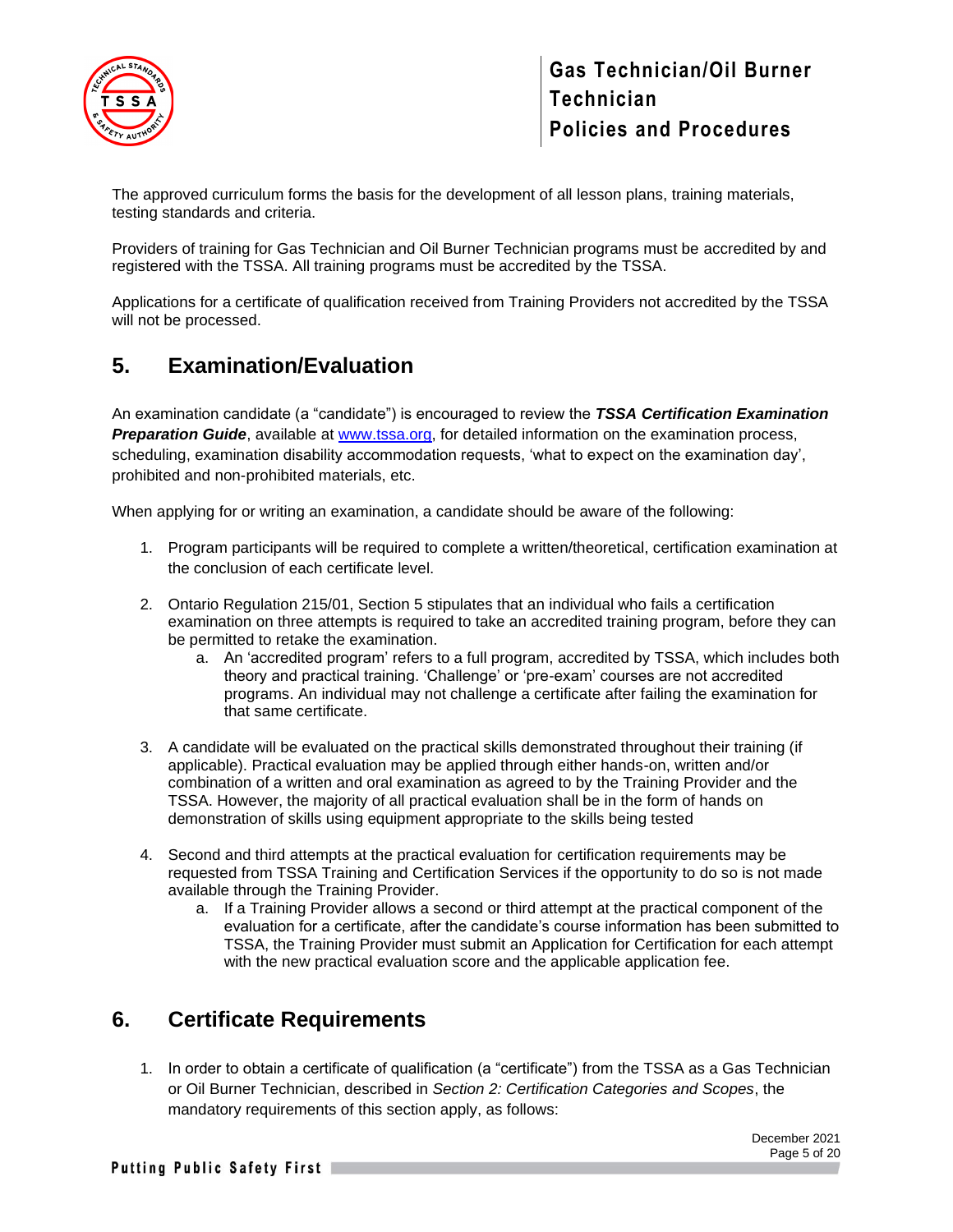

- a. successfully complete a training program including examination and practical components delivered through an Accredited Training Provider by scoring at least 75% in each respective curriculum module;
- b. score at least 75% or higher on the TSSA certification examination(s);
- c. receive a score of 75% or higher on the practical evaluation in the applicable modules within the training program;
- d. conditions prescribed in items 1 b) and c) above must be achieved within one year of program completion (1 a) in order to receive the applicable certificate(s). Failure to meet these requirements within one year of program completion will necessitate re-application;
	- i. Note: This does not apply to certificate 'challenge' programs. In the case of a certificate challenge, the twelve-month validity time frame begins on the date of the challenge approval letter, issued by TSSA. In the case of a G.3 or OBT-3 challenge, where no approval letter is required, the twelve-month validity time frame begins on the date the candidate successfully completes ('passes') the TSSA theory examination.
- e. maintain a minimum of 80% attendance record throughout the training program;
- f. Failure to meet any of the requirements may necessitate that the candidate re-write the appropriate examination(s), have their practical skills evaluated by TSSA, or recompletion of an accredited training program.
- 2. A candidate for a Gas Technician 1 (G.1) certificate must have, as prerequisites:
	- a. Successfully completed all required training modules;
	- b. Successfully have passed the G.1 examination;
	- c. Has maintained a valid Gas Technician 2 (G.2) certificate of qualification; and
	- d. Written confirmation of work experience detailing two years (4000 hours) of field experience as a G.2, of which at least  $500$  hours<sup>1</sup> must be on systems with an input in excess of 400,000 Btuh under the direct supervision of a G.1 certificate holder; or,
	- e. If the candidate holds a valid TSSA certificate that allows them to work on equipment unsupervised that have inputs greater than 400,000 BTUs, written confirmation of work experience detailing two years (4,000 hours) of field experience as a G.2, of which at least 500 hours must be on systems with an input in excess of 400,000 Btuh<sup>2</sup>.
- 3. A candidate for an Oil Burner Technician 1 (OBT-1) must have as prerequisites:
	- a. a valid Oil Burner Technician 2 (OBT-2) certificate of qualification;
	- b. written confirmation of work experience detailing two years or 4,000 hours of field experience as an OBT-2, of which at least 500 hours must be experience with systems that have an input in excess of 7 US Gallons per hour under the direct supervision of an OBT-1 certificate holder;
	- c. A TSSA approved training program deemed equivalent to the required 500 hour field experience requirement may be used in lieu of the stipulated 500 hours;

<sup>1</sup> A TSSA accredited/approved training program deemed equivalent to the required 500-hour field experience requirement may be used in lieu of the stipulated 500 hours.

<sup>2</sup> Candidates for a certificate whose experience is limited to only one (1) type of equipment with inputs greater than 400,000 BTUs, a certificate may be issued with restrictions and conditions. This only applies for candidates who have completed the requirements set out in section 6 1 (a – f).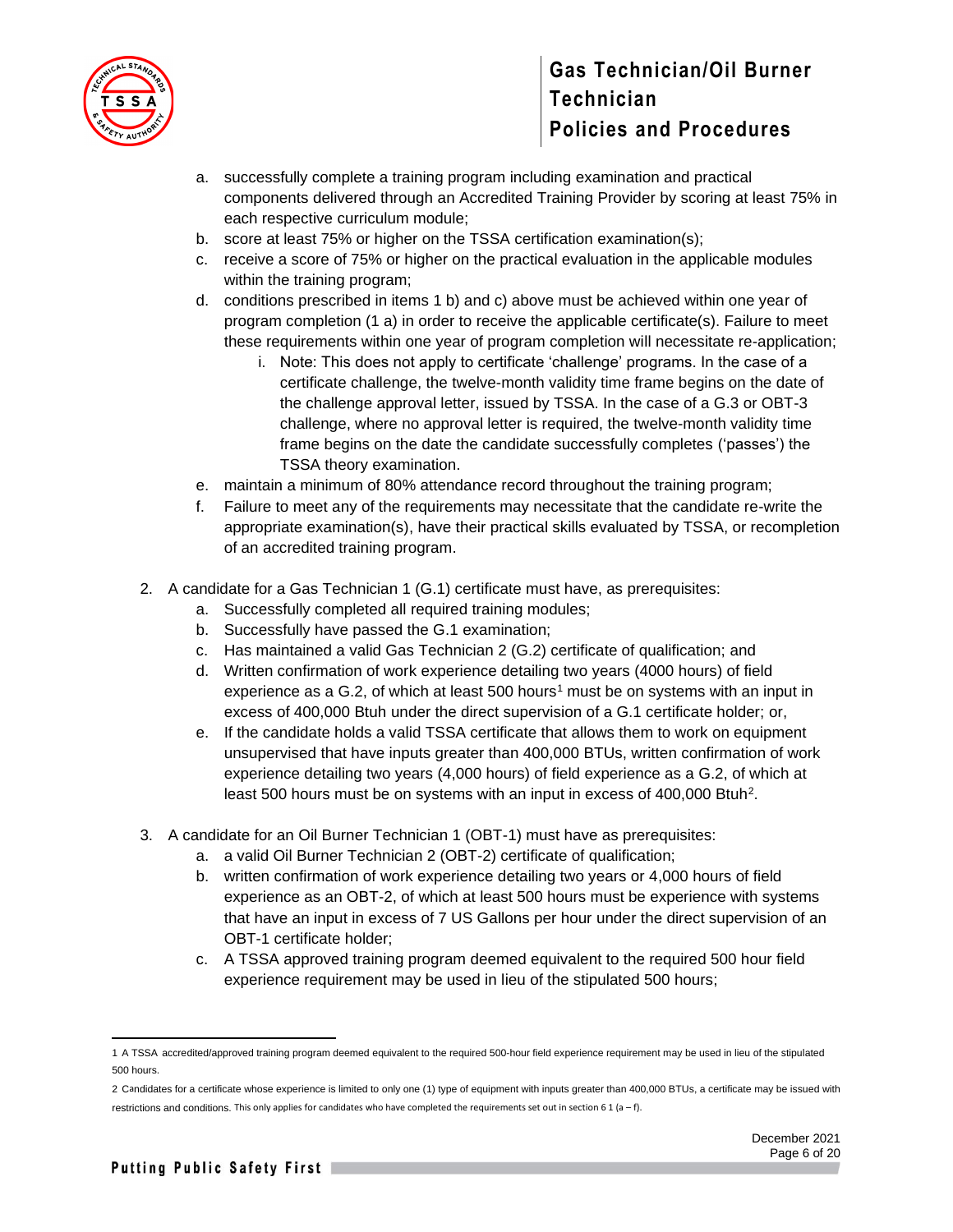

d. successful completion of the required modules of training and examination(s).

Challenging the examination(s) is an option, only if the applicant holds the OBT-2 and has the required experience (3 b).

- 4. A candidate for an OBT-2 must have a valid Oil Burner Technician 3 (OBT-3) certificate.
- 5. Candidates for a Domestic Appliance Technician (DA), Gas Piping Fitter (GP), and G.2 must have completed the Gas Technician 3 (G.3) program and be in possession of a valid G.3 certificate.
- 6. Candidates for an LP endorsement:
	- a. In addition to the requirements set out in Ontario Regulation 215/01 section 11, that an applicant for an LP certificate shall be the holder of a G.1, G.2, GP or IMT certificate, the applicant shall also have documented proof of 80 hours of work experience on liquid propane systems under the direct supervision of an LP certificate holder;
	- b. Note: A candidate for the LP endorsement must be certified as a G.1, G.2, GP or IMT, prior to working under the supervision of an LP certificate holder, in order to acquire the required 80 hours of field experience.
- 7. Candidates for a Recreational Vehicle 1 (RV.1) certificate must hold a Recreational Vehicle 2 (RV.2) certificate and have documented proof of experience as outlined in Regulation 215/01.
- 8. Candidates for certification as an Industrial Maintenance Technician (IMT, IMT-E (Electrical) or IMT-M (Mechanical)) must complete a TSSA registered customized training program as outlined in the *IMT Certification Policies & Procedures* document available at [www.tssa.org.](http://www.tssa.org/)
- 9. Candidates for certification for a refuelling station installer-natural gas (a "RSI-NG certificate") must hold a valid G1 or G2 certificate.
- 10. Candidates for certification for a refuelling station service technician-natural gas (a "RST-NG certificate") must hold a valid G3 certificate.
- 11. Candidates for certification for an internal combustion alternate fuel technician (an "ICE certificate") at the time of applying, shall be the holder of a certificate of qualification issued under the *Ontario College of Trades and Apprenticeship Act, 2009* that is not suspended and that authorizes the person to carry out work as an agricultural equipment technician, an automotive service technician, a fuel and electrical systems technician, a heavy duty equipment technician or a truck and coach technician
- 12. Candidates for certification for an oil pipe fitter (an "OP certificate") must hold a valid GP certificate of gas technician certificate that allows the holder to conduct the work of a GP certificate holder.

Certificates will be issued by the TSSA upon receipt of:

a. the prescribed fee;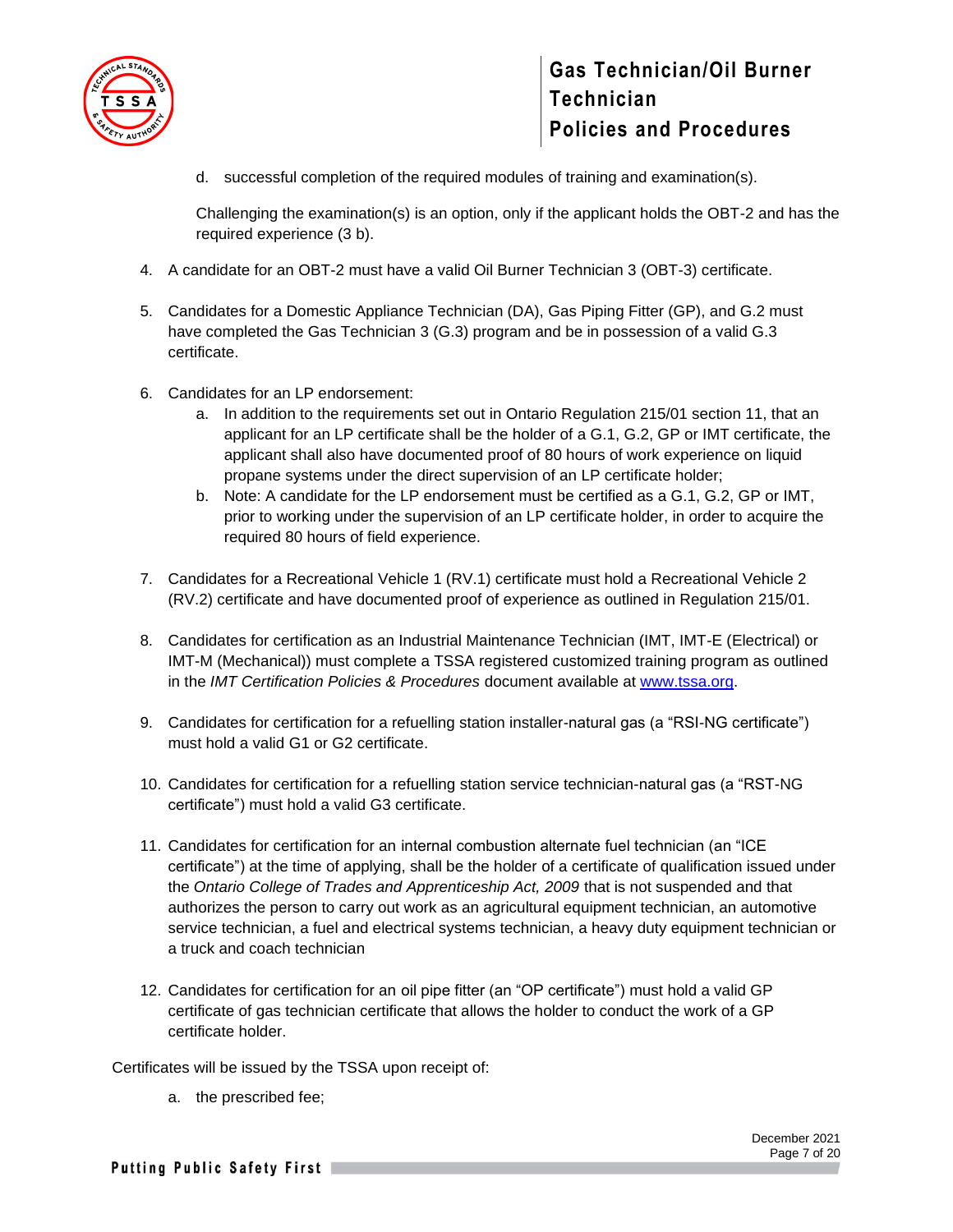

- b. a signed declaration/application completed by the training organization stating that the candidate has met all of the certification requirements;
- c. a data sheet which contains information pertaining to the candidate as required by the TSSA;
- d. a signed confirmation of work experience detailing the required field experience as applicable for the G.1, OBT-1 and LP certificates.

# <span id="page-7-0"></span>**7. Challenge Process**

A candidate for certification may opt to seek exemption from attending programmed modules of training by challenging the examination(s) for a certificate. Challenge examinations will be based upon theoretical and practical knowledge*.* The questions for challenge examinations will be drawn from a weighted database. Upon successful completion of the challenge exam a challenge candidate is required to complete a practical skills assessment conducted by a TSSA Training and Certification Advisor.

A Training and Certification Advisor will arrange a practical skills assessment utilizing the assessment techniques developed by Training and Certification Services. The assessment is based on the standards for practical skills identified in the approved curriculum. Both theoretical and practical components must be successfully completed in order for a certificate of qualification to be issued.

An individual wishing to obtain certification via the challenge process may be required to obtain prerequisite certificates in order to proceed, if applicable to the certificate level being challenged. In order to challenge the examination(s) for any of the certificates of qualification issued under *Regulation 215/01* of the *Technical Standards & Safety Act, 2000***,** the following are required:

- 1. An individual who is not certified in any category or has never possessed a certificate of qualification may:
	- a. challenge the G.3 and/or the OBT-3 examination only;
	- b. arrange with the TSSA Training and Certification Services for a practical evaluation;
	- c. a candidate must complete the challenge process (examination and practical assessment) within one year of successful completion of the written examination.
- 2. An individual holding a G.3 or an OBT-3 may challenge another certificate which follows the G.3 or OBT-3 in the hierarchy of certificates, without undergoing a full training program only if:
	- a. in case of a G.2 (or DA) or an OBT-2 certificate, two years (4000 hours) of work experience has been accumulated as a G.3 or OBT-3 from the date the certificate was issued. Prior, uncertified field experience will not be recognized or considered valid towards certification requirements;
	- b. in case of a GP certificate, 6-months (1000 hours) of work experience has been accumulated as a G.3;
	- c. work experience referred to above is fully documented and verified by the supervising certificate holder and the employer;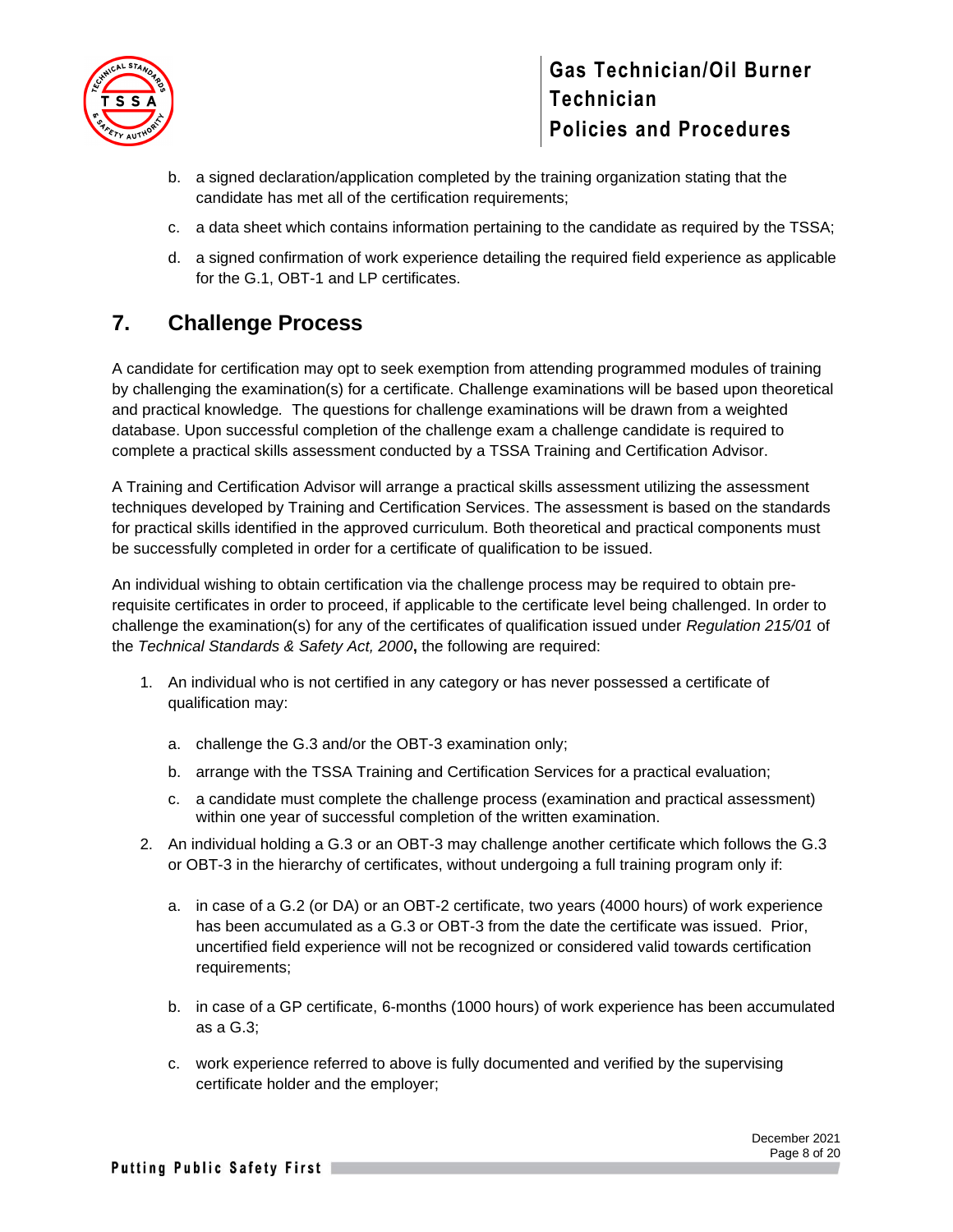

- d. the candidate completes the challenge process within one year of the date of approval.
- 3. A person may attempt to challenge the G.1 examinations only if:
	- a. the individual holds a valid G.2 certificate;
	- b. the individual can provide documentation detailing two years (4000 hours) of accumulated experience as a G.2, of which a minimum of 500 hours are on systems larger than 400,000 Btuh under direct supervision. The name, certificate number and signature of the supervising certificate holder must be provided;
	- c. candidates will have one year to complete the challenge process from the date of approval.
- 4. A person may attempt to challenge the OBT-1 examinations only if:
	- a. the individual holds a valid OBT-2 certificate;
	- b. the individual can provide documentation detailing two years (4000 hours) of accumulated experience as an OBT-2, of which a minimum of 500 hours are on systems larger than 7 U.S. gallons per hour under direct supervision. The name, certificate number and signature of the supervising certificate holder must be provided;
	- c. candidates will have one year to complete the challenge process from the date of approval.

Note:

- Ontario Regulation 215/01, Section 5 stipulates that an individual who fails a certification examination on three attempts is required to take an accredited training program. An individual cannot challenge a certificate after failing the examination for that same certificate.
- Prior to submitting your request to challenge the OBT-3, OBT-2, OBT-1, please consider the following. Please ensure the site has been selected and confirmed prior to entering into the challenge process.
	- $\circ$  The applicant shall be responsible for providing a site to accommodate the practical assessment, and that meets the following minimum requirements. In most cases, written permission will be requested by the TSSA Training and Certification Advisor, prior to scheduling the practical assessment.
		- OBT3 & OBT2: one (1) fuel oil burning appliance, with an input not greater than 7 U.S. gallons per hour, shall be installed and operational (storage tank, fuel oil line, appliance, venting, etc.)
		- OBT1: one (1) fuel oil burning appliance, with an input greater than 7 U.S. gallons per hour, shall be installed and operational (storage tank, fuel oil line, appliance, venting, etc.)

#### <span id="page-8-0"></span>**8. Renewals**

The renewal of a Gas Technician or Oil Burner Technician certificate is as follows; the requirements are so reflected in Ontario Regulation 215/01:

- a. Renewals are 2-years in duration, as prescribed in the Regulation.
- b. A certificate holder (any class) that fails to renew their certificate by the time specified on a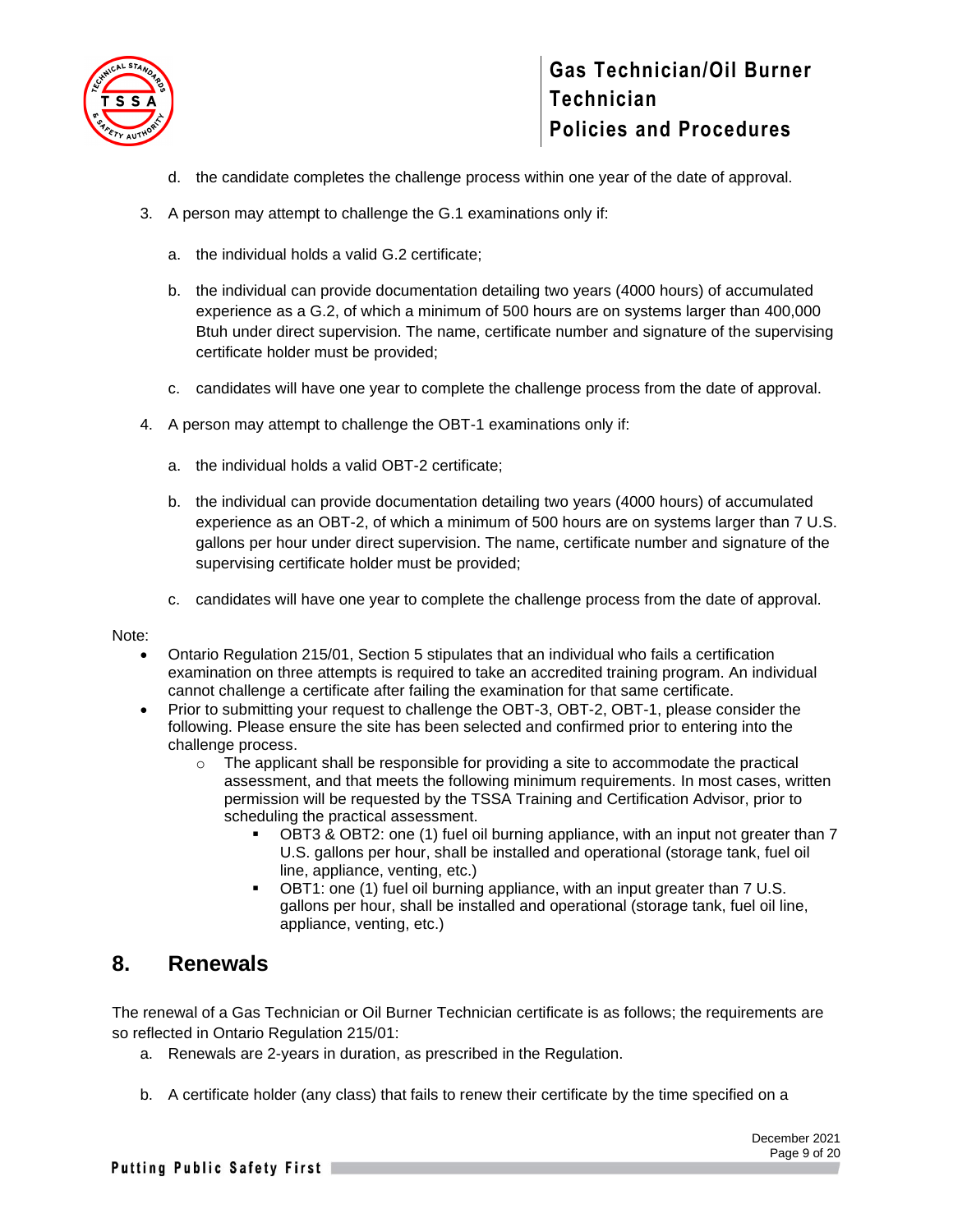

renewal notice issued by TSSA, will have their certificate placed in suspension for a period of 12 months or until the requirements have been met within the 12 months.

- c. Suspended certificates will be terminated for non-compliance after the 12-month period has lapsed and the certificate holder must formally reinstate their certificate, by following the Reinstatement Process, outlined below.
- d. Gas Technician or Oil Burner Technician shall not perform work within the scope of a certification category with a suspended or terminated certificate of qualification.

### <span id="page-9-0"></span>**9. Reinstatement Process**

The reinstatement process applies to individuals whose certificates have been cancelled. A cancellation of a certificate occurs when an individual fails to renew their certificate after it has been expired for twelve months.

Individuals with cancelled certificates who have remained actively working in the fuels industry, in contravention of the regulations, who wish to apply for reinstatement, must provide detailed documentation proving continuous work experience. This documentation should include letters from previous and current employer(s), equipment/appliance specifications, descriptions of the nature of the work (i.e. installation, service, maintenance, engineering, etc.), copies of certificates from completed training programs and, if self employed, a client reference list that includes names and addresses. This information must be included with the application for reinstatement and submitted to TSSA for processing.

Based on the review of this information a Training and Certification Advisor may:

- a. deny the request for reinstatement. In such a case the individual would be required to begin the process of certification from the lowest level of certification (i.e. G.3 or OBT-3). In this case with the permission of the Director, a reinstatement applicant may challenge the next higher level of certificate (i.e. G.2 or OBT-2) immediately, upon completion of the requirements for the G.3 or OBT-3 respectively;
- b. approve the reinstatement request with:
	- i. application fees only
	- ii. application fee and theoretical exam
	- iii. application fee and practical assessment
	- iv. application fee, theoretical exam, and practical assessment (in this case the theoretical exam would have to be successfully completed prior to the scheduling of a practical assessment with a Training and Certification Advisor).

Also refer to Reinstatement Certificate Assessment policy available at [www.tssa.org.](http://www.tssa.org/)

### <span id="page-9-1"></span>**10. Upgrades**

Certificate holders will be able to upgrade their certificates from one category to another if the following conditions have been met: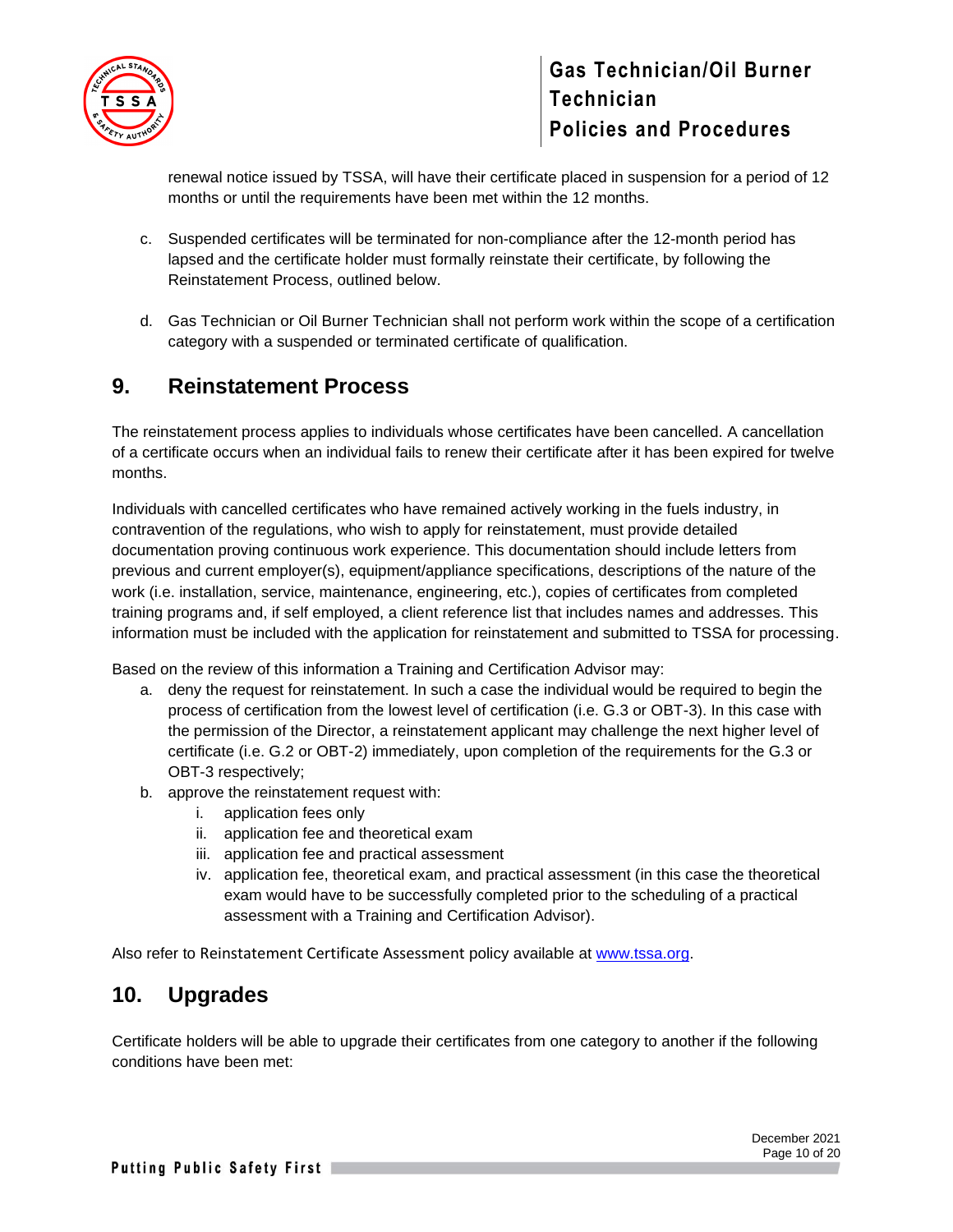

- a. the additional required training modules for the certificate being applied for have been successfully completed;
- b. a passing grade of 75% was achieved on the theoretical training and TSSA certification exam;
- c. a passing grade of 75% was achieved on the practical evaluations for each applicable module of training;
- d. the additional requirements for the G.1 and the OBT-1 are met;
- e. the applicant submits a completed application, transcripts, signed declarations, a copy of their current certificate and the appropriate fee to TSSA.

### <span id="page-10-0"></span>**11. Remote/Online Training**

Due to the inherent risks associated with the industry, training by means of online or remote instruction must be specifically approved by TSSA in the training provider's application for accreditation. Training providers wishing to offer already-accredited content online/remotely must reapply for accreditation. Applications for accreditation of remote/online training must meet the following prerequisites:

- 1. The program is taught "live" and not in a "pre-recorded" format;
- 2. Two-way voice or text communication between instructors and students is enabled and practiced;
- 3. Two-way video communication between instructors and students is enabled;
- 4. All training sessions must be recorded in their entirety, and produced to TSSA upon request;
- 5. Stringent measures are implemented by the training provider and instructor to ensure monitoring of student engagement and attendance; and,
- 6. Distance Learning/Education (i.e. instruction by correspondence or otherwise by static or prerecorded media) will not be accepted.

Training programs developed for remote/online training should be structured to include practical, handson training with an instructor in a workshop setting or through an industry partner. The industry partner must be identified and the materials submitted to Training and Certification Services, TSSA prior to acceptance.

Note: remote/online training program students have the same certification requirements as those attending classes.

### <span id="page-10-1"></span>**12. Proof of Experience/Declaration**

A written confirmation of work experience, provided by the applicant, will be required in a number of instances:

- a. applicants applying for G.1, OBT-1 or LP certificates;
- b. holders of certificates that have not renewed and have had their certification status suspended or cancelled.

#### <span id="page-10-2"></span>**13. Exemption**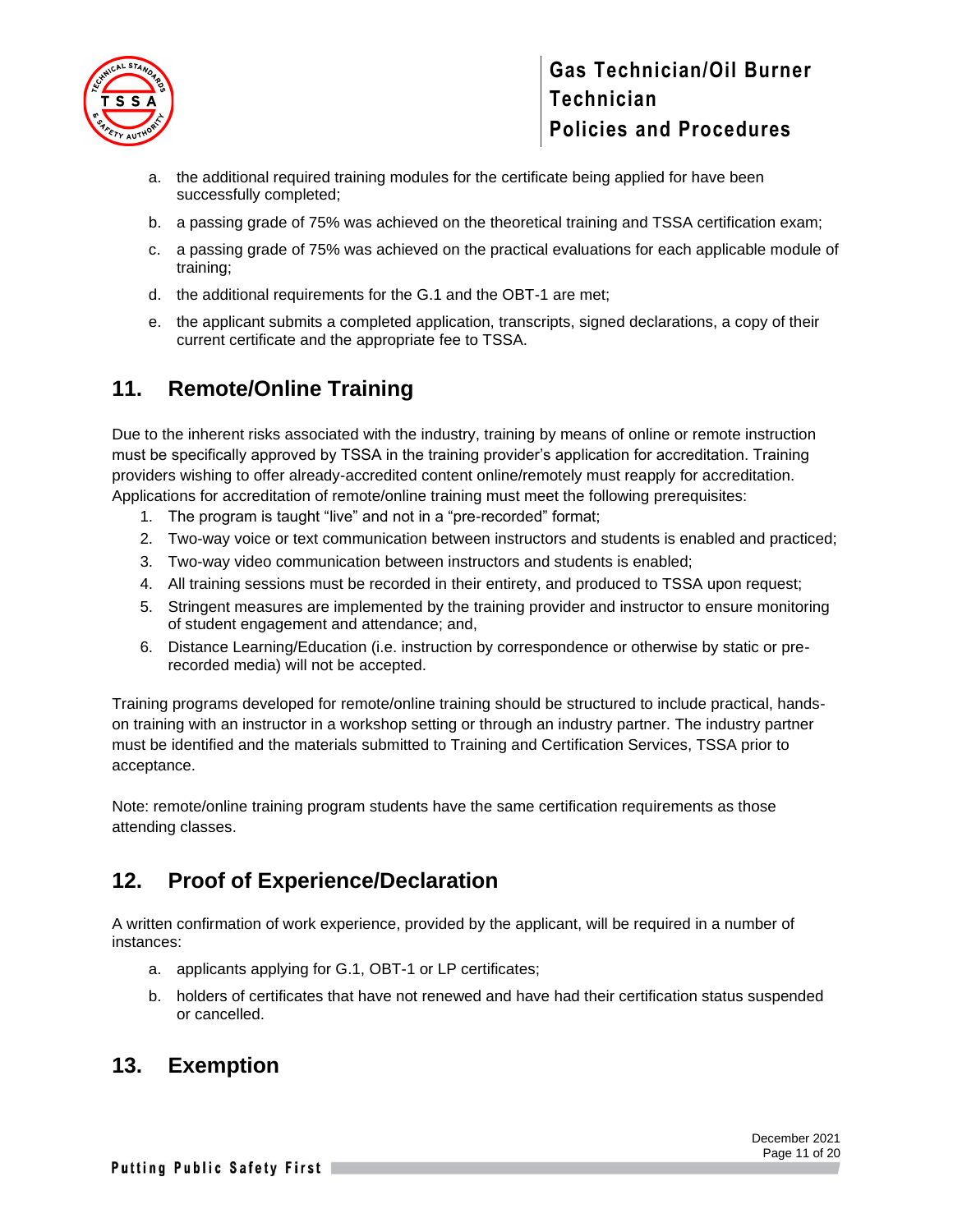

An individual holding a certificate of qualification as a Class 1, 2 or 3 Operating Engineer would not be required to attend the training program(s) for the G.3 nor be required to challenge the G.3 examination in order to be able to proceed to the next level of permanent certification (i.e. G.2, OBT-2, DA, and GP).

This exemption, however, does not mean that the Class 1, 2 or 3 Operating Engineer will receive a G.3 certificate of qualification or that they may perform functions within the scope of a G.3. The exemption is solely from the requirement to undergo the training modules at the G.3 level so that the person may either immediately enter the G.2 training program or proceed directly to the G.2 challenge exam process.

Ontario Regulation 215/01, Sect 55(4): allows an exemption for Operating Engineers that only applies to work that is within the scope of the person's certificate as an Operating Engineer on equipment that is located at a registered plant at which the person is employed.

### <span id="page-11-0"></span>**14. Out of Country Applicants**

- 1. Out of Country applicants who have completed recognized training programs in their home jurisdiction are to be referred to Training and Certification Services, where:
	- a. the training programs in the home jurisdiction will be evaluated. The applicant will be required to submit a request in writing, enclose official transcripts and proof of successful completion and/or certificates from their home jurisdiction and include a Confirmation of Qualification from the certifying body in their home jurisdiction;
	- b. experience requirements will be evaluated. The applicant will be required to submit letters from past and/or present employers detailing the length and type of experience and skills that have been accumulated.
- 2. Based on the results of the evaluation of the material and documents submitted, Out of Country applicants may:
	- a. be required to complete and submit a confirmation of work experience/skills passport; and/or;
	- b. be required to successfully complete a theoretical exam, and/or practical assessment for the type of certificate being applied for, or;
	- c. be deemed to hold the equivalent training and to have met the experience requirements for the applicable type of certificate. In this case Training and Certification Services will issue the equivalent Ontario endorsement.

### <span id="page-11-1"></span>**15. Scope of Certification**

All technicians are required to work within the scope of the certificate/endorsement type they hold. For the specific wording and details relating to the scope of the various certificates of qualification and Records of Training please refer to the *Fuels Industry Certificates and Authorizations Regulation 215/01* under the *Technical Standards and Safety Act 2000.*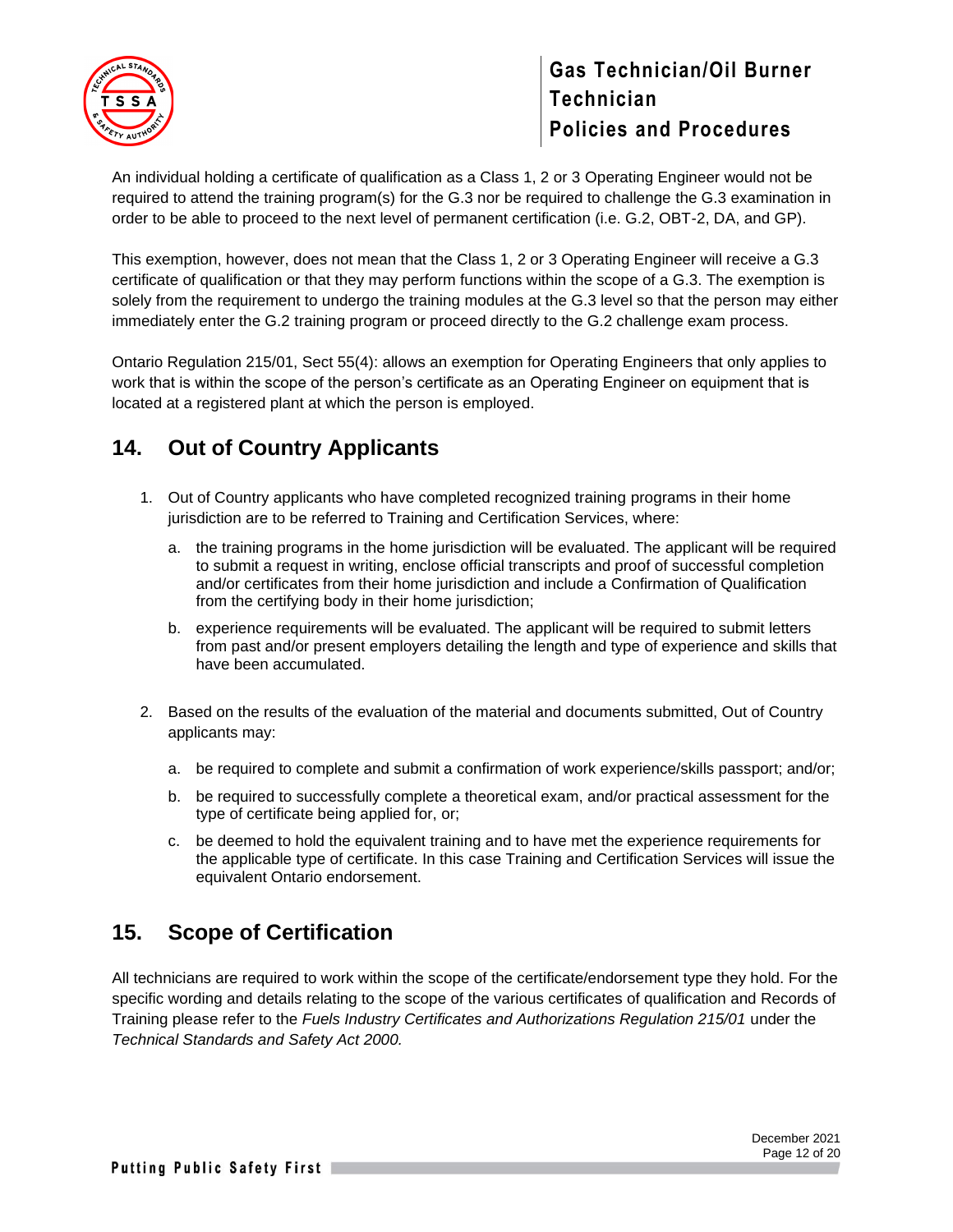

# <span id="page-12-0"></span>**16. Record of Training (ROT) Accreditation, Expiry Dates and Renewal Procedures**

Please refer to the *Record of Training Policy* document found at [www.tssa.org.](http://www.tssa.org/)

### <span id="page-12-1"></span>**17. Industrial Maintenance Technician**

For details on the IMT assessment process and certification requirements please review the *IMT Policies & Procedures* document found at [www.tssa.org.](http://www.tssa.org/)

All IMT Training Programs and certificate requirements must be approved in advance by Training and Certification Services, TSSA.

### <span id="page-12-2"></span>**18. Accreditation of Training Providers**

- 1. Training Providers will be required to meet specific standards and conditions in order to be accredited and registered with TSSA as authorized under O. Regulation 215/01 of the Technical Standards & Safety Act, 2000 to deliver Fuel certification training program(s). This includes, (where applicable), Proof of Registration with the Ministry of Training, Colleges and Universities (MTCU), Private Career College's (PCC's) branch.
- 2. Training Provider Status with TSSA will be cancelled if a training provider has not delivered training within the previous 2 years. Accreditation status can be reinstated through a new application process.
- 3. Applications or declarations for certification submitted on behalf of students by an organization not accredited as a Training Provider will not be accepted. Training providers shall not represent themselves as training providers or offer to provide the services of a training provider unless and until they have been formally accredited by TSSA for those activities.
- 4. The criteria/conditions for acceptance of a Training Provider are as follows:

#### **a. Laboratory/Workshop Requirements for Practical Training**

Due to the large proportion of practical skills development included in the majority of the training modules and curriculum, it is essential that the training facility have access to the required equipment. The equipment will vary with the degree of technical expertise required to deliver the training and meet the terminal performance objectives set out for the training module(s). This will require access to equipment that includes, but may not be limited to:

- i. cylinders, tanks and components used in various applications such as regulators, valves, meters, fittings, etc.;
- ii. a supply of the fuel(s) to activate the various appliances;
- iii. auto propane/compressed natural gas and filling facility (if applicable);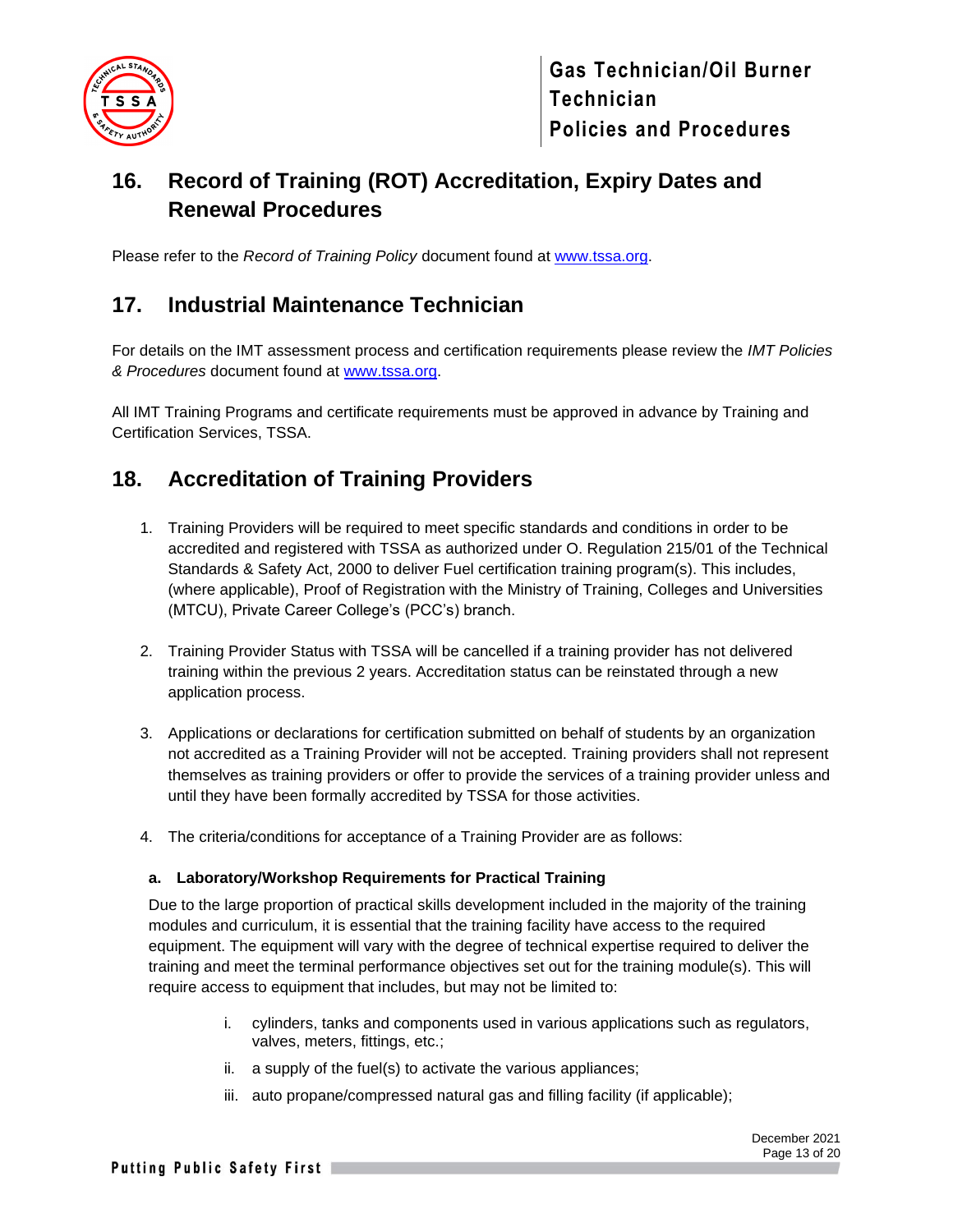

- iv. tools, meters, pressure gauges, flue gas analysers as required to connect or disconnect supply systems, troubleshoot and adjust the various types of equipment;
- v. specific operational equipment such as furnaces, water heaters, boilers, fireplaces, ranges, dryers ... etc. as required for instruction and to provide a broad range of hands on experience;
- vi. various manual and electronic control systems as required.

The lab facility may be on-site or at a site convenient for use by the Training Provider (e.g. on the site of an industry partner, the physical plant, etc.). Each site must be pre-approved for use by TSSA and will necessitate a field visit.

#### **b. Program Outline**

For the purpose of accreditation or renewal of accreditation, training providers shall submit program outlines for each TSSA accredited program they wish to deliver. The outline must indicate program delivery hours for theory training and practical training.

#### **c. Practical Evaluation**

Although training providers may incorporate co-op training within their programs, practical evaluation towards certification must be conducted by the training providers' TSSA approved instructors. Therefore, although, co-op hours may, if approved, be counted towards the required practical training hours of a given program, the evaluation of skills required by the class of certificate must be conducted by approved instructors.

#### **d. Instructor Qualification**

The Training Provider wishing to deliver fuel certification programs will employ qualified instructors. Instructors delivering modules of training that have a technical content (e.g. electrical, flame safeguard controls, controls ... etc.) shall be certified/recognized in their occupation or trade and be able to demonstrate their knowledge of the subject matter(s) by submitting letters detailing a minimum of five years experience.

#### **e. Instructor Information**

The Training Provider will provide the names of their instructors and/or sub-contractors. The information will include: residential address and phone number, photocopy of trade / occupational certificates; training delivery experience, fuel industry experience and any other information deemed pertinent to the delivery of the program. This information shall be provided to TSSA prior to commencement of training.

#### **f. Instructor/Student Ratio**

It is recommended the teacher/student ratio for theory training be no more than 20 students per instructor.

It is recommended the teacher/student ratio for the practical/lab training be no more than 12 students per instructor.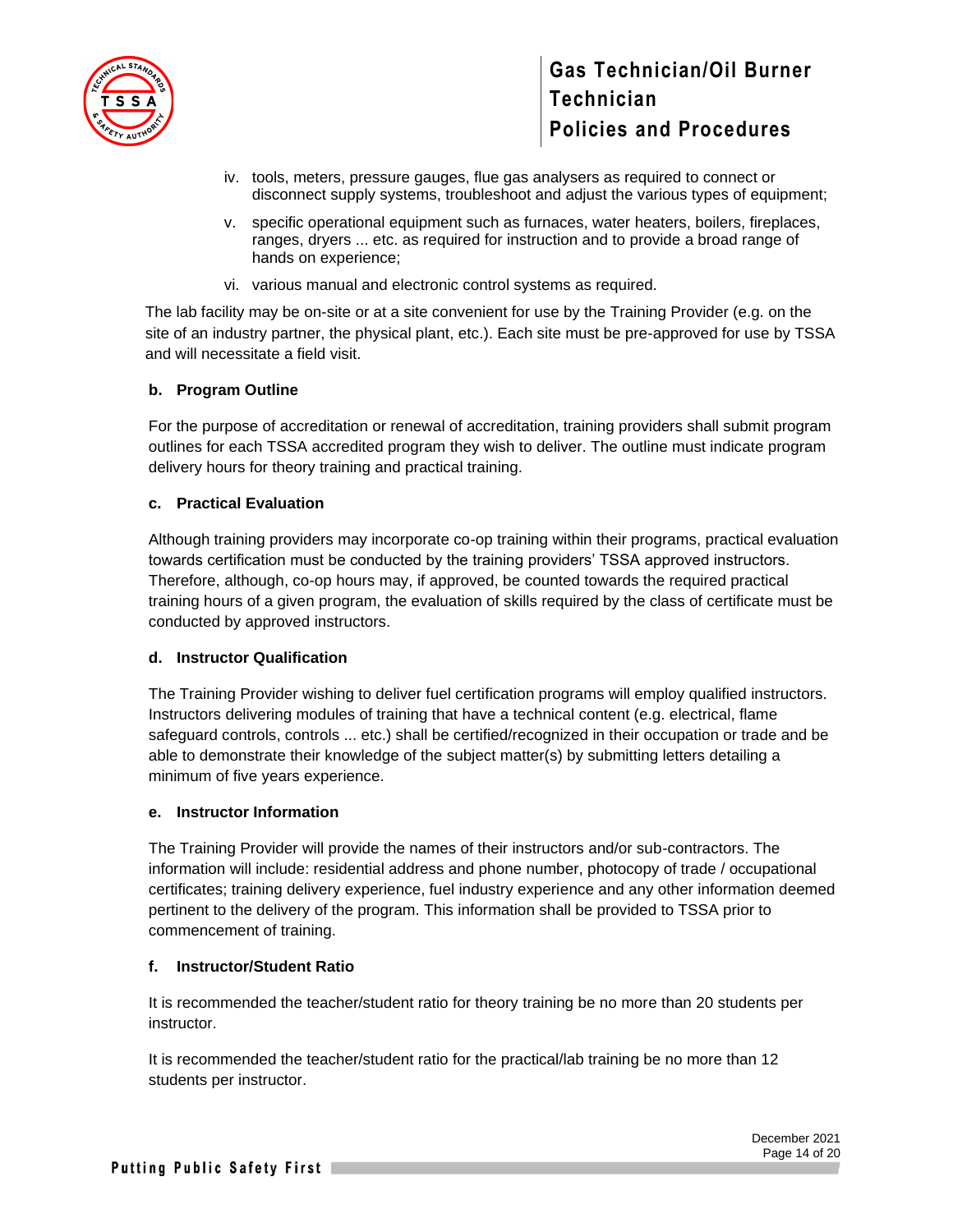

#### **g. Classroom - Theory Training**

Theory instruction is an integral part of each program and should be supported through a proper environment. Note that the examinations are based in large part upon the theoretical training.

Texts, audio/visual equipment, flip charts, other training materials and props such as parts, fittings and tools that assist in the training must be available as required for the specific training modules.

#### **h. Curriculum**

The Training Provider will be required to satisfactorily deliver the standardized training curriculum approved by the TSSA. The established curriculum will be provided to Training Providers by TSSA. There will be no deviation from these criteria unless specifically agreed to by Training and Certification Services, TSSA.

#### **i. Examination Standards**

The training provider will be required to apply the examination and evaluation standards based on the approved training curriculum and standardized examination banks. Training providers who are not formally accredited by TSSA for a classification outlined in the applicable regulation are not permitted to offer services of an accredited training provider, including the administration of written or practical examinations.

#### **j. Records/Documentation Procedures**

The training provider shall keep and maintain a record of the names, addresses and telephone numbers of all students enrolled in an approved program/course, as well as keep copies of all examinations and transcripts for a minimum period of three years from the student's completion, failure or withdrawal date. Upon request, a copy of this record shall be provided to TSSA.

As per the agreement signed by the training provider in the Policy and Procedures for TSSA Exam Administration and Invigilation, under no circumstances will an instructor invigilate an examination.

Documented security procedures and protocol will be applied to ensure the confidentiality of the examination question bank and the access to the examinations. An accredited training provider not observing the security and confidentiality provisions may be subject to loss of accreditation.

Accredited training Providers who are approved for a program outlined in the application regulation, and who administer examinations are required to submit Applications for Certificates of Qualification along with each candidate's grades. Failing grades must also be included with the submissions.

- 5. An inspection of the facility and interviews with the instructors is required in order to accredit a Training Provider. This inspection will be arranged through TSSA and an inspection fee will apply.
- 6. To ensure consistency and quality of the training programs accredited by TSSA, Training Providers will be audited by the TSSA on 3-year cycle. Additional audits may be performed at the discretion of the TSSA.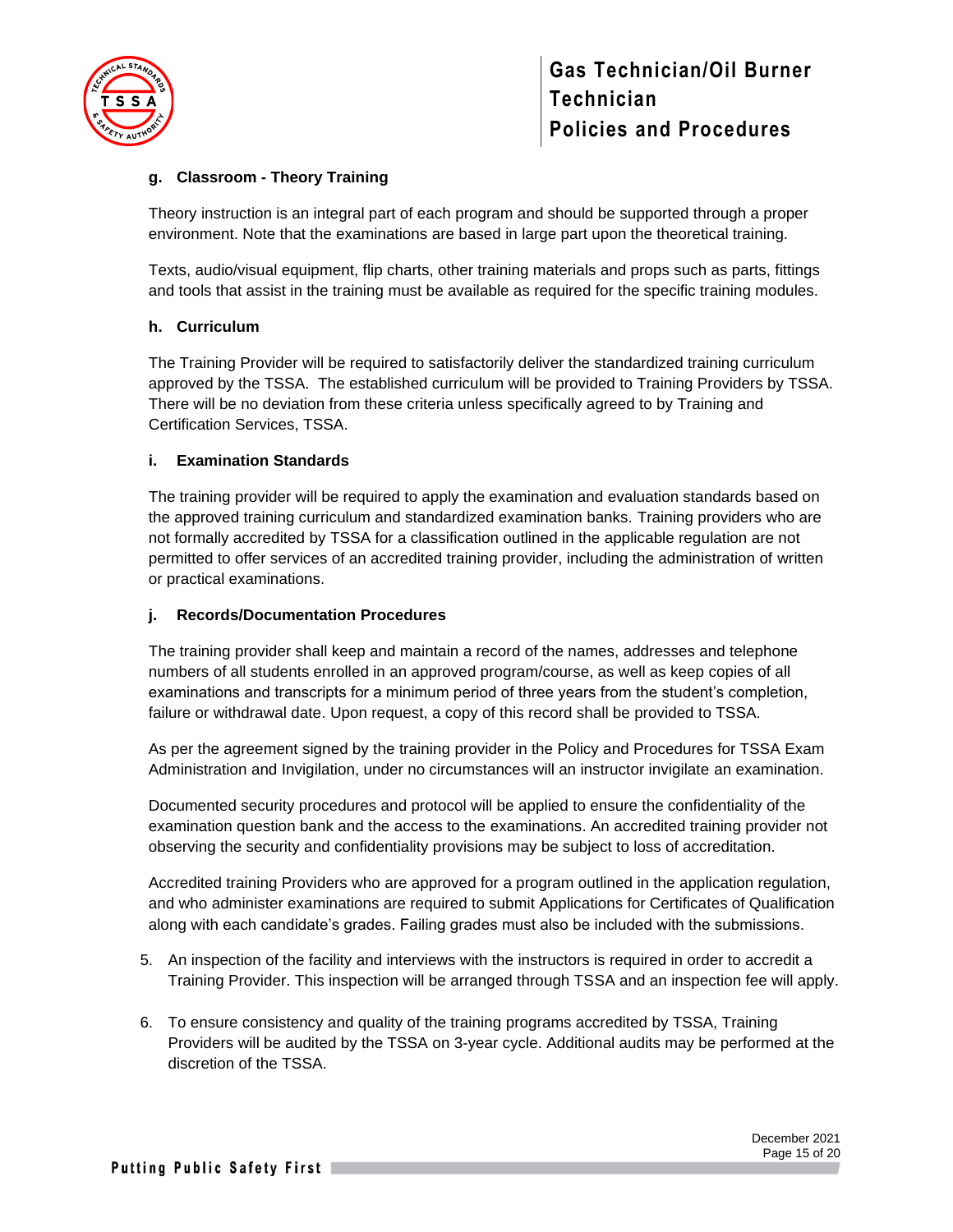

7. It is the responsibility of an Accredited Training Provider to inform TSSA of any changes to an accredited program. These changes would include but are not limited to: new instructors, significant lab revisions, a change in course offerings, new training manuals as well as changes to contact information.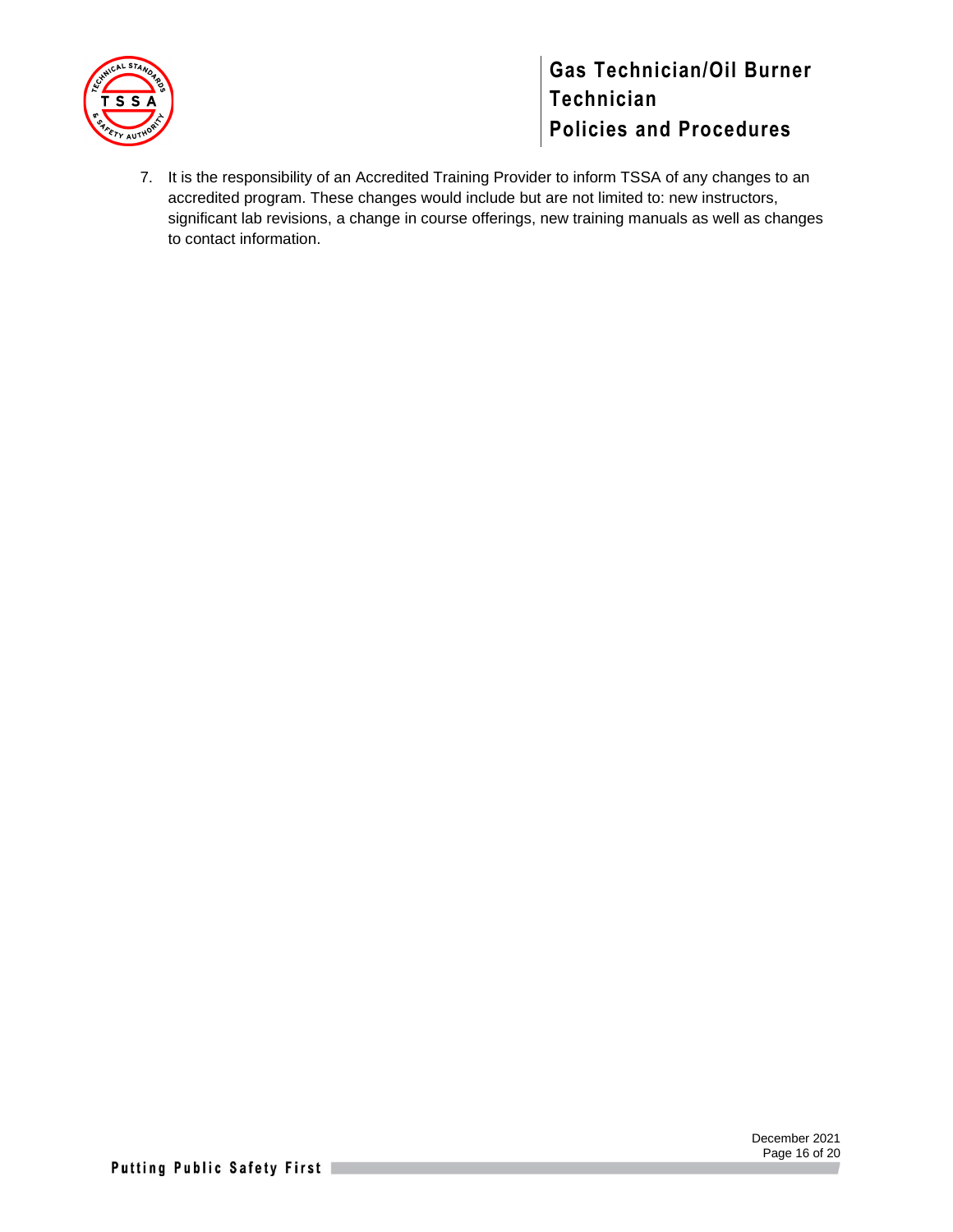

# <span id="page-16-0"></span>**19. Required Modules for Gas Technician Certification**

| <b>Classification</b>                                                                            | <b>Module Requirements</b>                                                                                                                                                                                                             | <b>Suggested</b><br>Program<br><b>Hours</b> | <b>Total</b><br><b>Cumulative</b><br><b>Hours</b> |
|--------------------------------------------------------------------------------------------------|----------------------------------------------------------------------------------------------------------------------------------------------------------------------------------------------------------------------------------------|---------------------------------------------|---------------------------------------------------|
| Gas Technician 3<br>(G.3)                                                                        | 1, 2, 3, 4, 5, 6, 7, 8, 9                                                                                                                                                                                                              | 180                                         | 180                                               |
| Gas Pipe Fitter<br>(GP)                                                                          | $G.3$ (modules $1 - 9$ ) plus modules 10, 15, 22                                                                                                                                                                                       | 55                                          | 235                                               |
| Domestic<br>Appliance (DA)<br>Technician                                                         | $G.3$ (modules $1 - 9$ ) plus modules 11, 12, 13,<br>14, 15, 16                                                                                                                                                                        | 240                                         | 420                                               |
| Gas Technician 2<br>(G.2)                                                                        | $G.3$ (modules $1 - 9$ ) plus modules 10,<br>11, 12, 13, 14, 15, 16, 17, 18, 19, 20, 21, 22,<br>23, 24                                                                                                                                 | 480                                         | 660                                               |
| Gas Technician I<br>(G.1)                                                                        | G.3 (modules $1 - 9$ ), G.2 (modules $10 - 24$ ),<br>plus modules 26, 27, 28, 29, 30 and 31                                                                                                                                            | 140                                         | 800                                               |
| Liquid Propane<br>Fitter (LP)                                                                    | Must have one of the following certificates:<br>Gas Pipe Fitter (GP), Gas Tech 2 (G.2), Gas<br>Tech. 1 (G.1), plus module 25                                                                                                           | 32                                          | 32                                                |
| Industrial<br>Maintenance<br>Technician (IMT,<br>IMT-E (Electrical)<br>or IMT-M<br>(Mechanical)) | Industrial Maintenance Technician<br>Certification is site specific. Training<br>requirements & guideline hours are set after<br>an Equipment assessment and prior learning<br>assessment on Technicians has been<br>conducted by TSSA | To Be<br>Determined                         | To Be<br>Determined                               |
| Internal<br>Combustion<br><b>Alternate Fuel</b><br>Technician                                    | Successfully completed accredited training<br>program, should also include components of<br>modules 1, 3, 4, 6                                                                                                                         | Variable                                    | Variable                                          |

# <span id="page-16-1"></span>**20. Required Modules for Oil Burner Technician Certification**

| <b>Classification</b>                   | <b>Module Requirements</b>                                                                | <b>Suggested</b><br>Program<br><b>Hours</b> | Total<br><b>Cumulative</b><br><b>Hours</b> |
|-----------------------------------------|-------------------------------------------------------------------------------------------|---------------------------------------------|--------------------------------------------|
| Oil Burner<br>Technician 3<br>(OBT-3)   | 1, 2, 3, 4, 5, 6, 7, 8, 9, 10, 11, 12, 13                                                 | 200                                         | 200                                        |
| Oil Burner<br>Technician 2<br>$(OBT-2)$ | OBT-3 (modules 1 - 13) plus modules 14, 15,<br>16, 17, 18, 19, 20, 21, 22, 23             | 240                                         | 440                                        |
| Oil Burner<br>Technician 1<br>$(OBT-1)$ | OBT-3 (modules 1 - 13), OBT-2 (modules 14<br>- 23) plus approved OBT-1 training materials | 80                                          | 520                                        |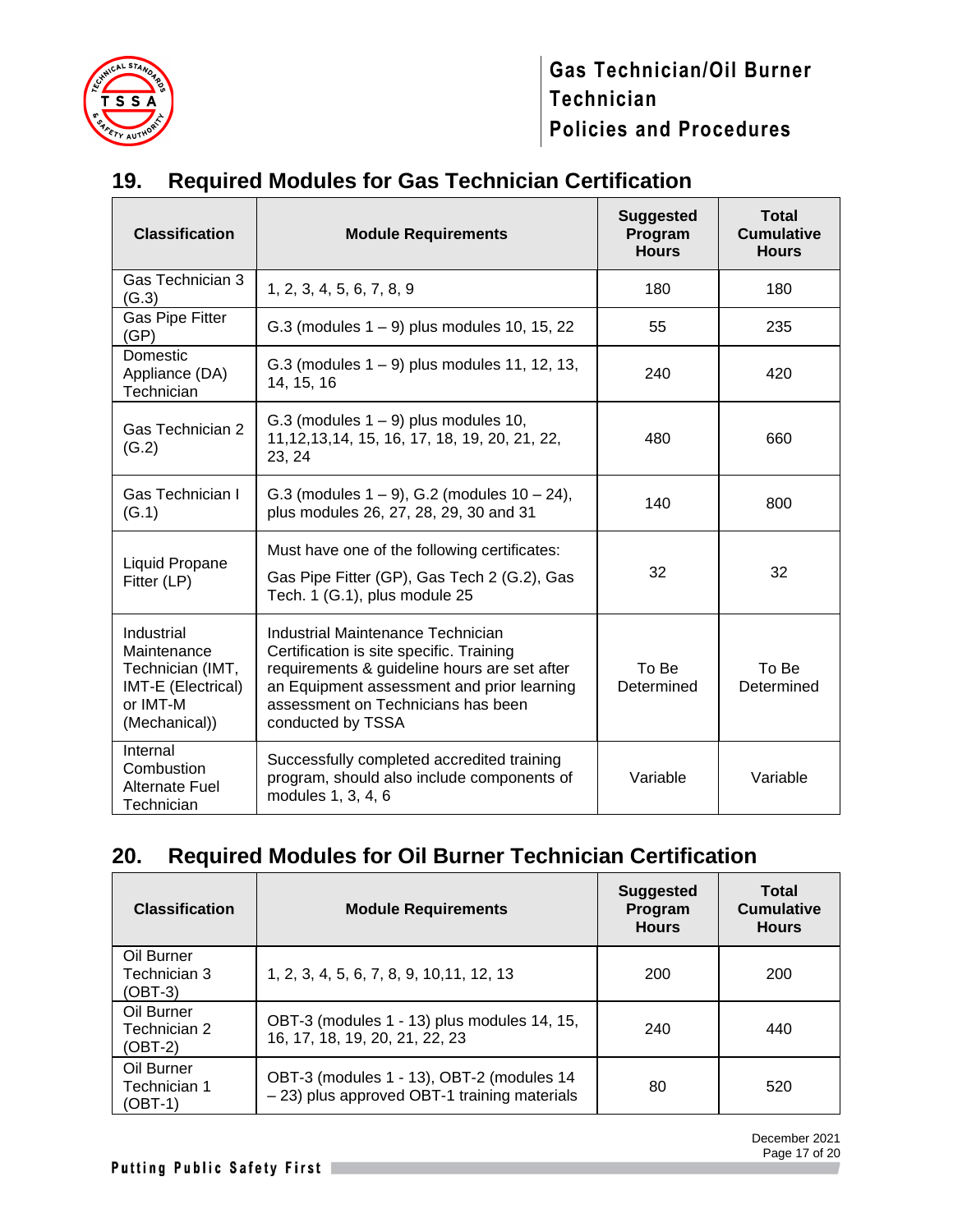

# <span id="page-17-0"></span>**21. Gas Technician Certification Training Modules**

- 1. Protect Self and Others
- 2. Fasteners, Hand Tools and Power Tools
- 3. Properties, Characteristics, Safe Handling of Propane and Natural Gas
- 4. Installation Codes, Acts and Regulations
- 5. Introduction to Electricity
- 6. Technical Manuals, Specifications, Schematics, Drawings and Graphs
- 7. Customer Relations
- 8. Introduction to Piping and Tubing Systems
- 9. Introduction to Gas Appliances
- 10. Advanced Piping and Tubing Systems
- 11. Basic Electricity
- 12. Controls (Mechanical and Electronic)
- 13. Building as a System
- 14. Domestic and Non-Vented Appliances
- 15. Gas Meters, Pressure Regulators and Relief Valves
- 16. Domestic Gas Fired Refrigerators
- 17. Conversion Burner
- 18. Water Heaters, Combo Systems, Potable Water Heating Systems
- 19. Forced Warm Air Heating Systems
- 20. Hydronic Heating Systems
- 21. Space Heating and Decorative Appliances
- 22. Venting Practices
- 23. Forced Air Add-On Devices
- 24. Air Handling Systems
- 25. Liquid Propane\*
- 26. Flame Safeguard Controls
- 27. Commercial and Industrial Appliances
- 28. Gas Fired Air Conditioning and Refrigeration
- 29. Gas Technician I Electricity
- 30. Gas Technician I Controls
- 31. Valve Train
- 32. Vehicle Refuelling Appliances (VRA)

\*Module 25 for Liquid Propane (LP) requires a separate program submission and Training Provider accreditation process, it is not part of the G.2 or G.1 standard program.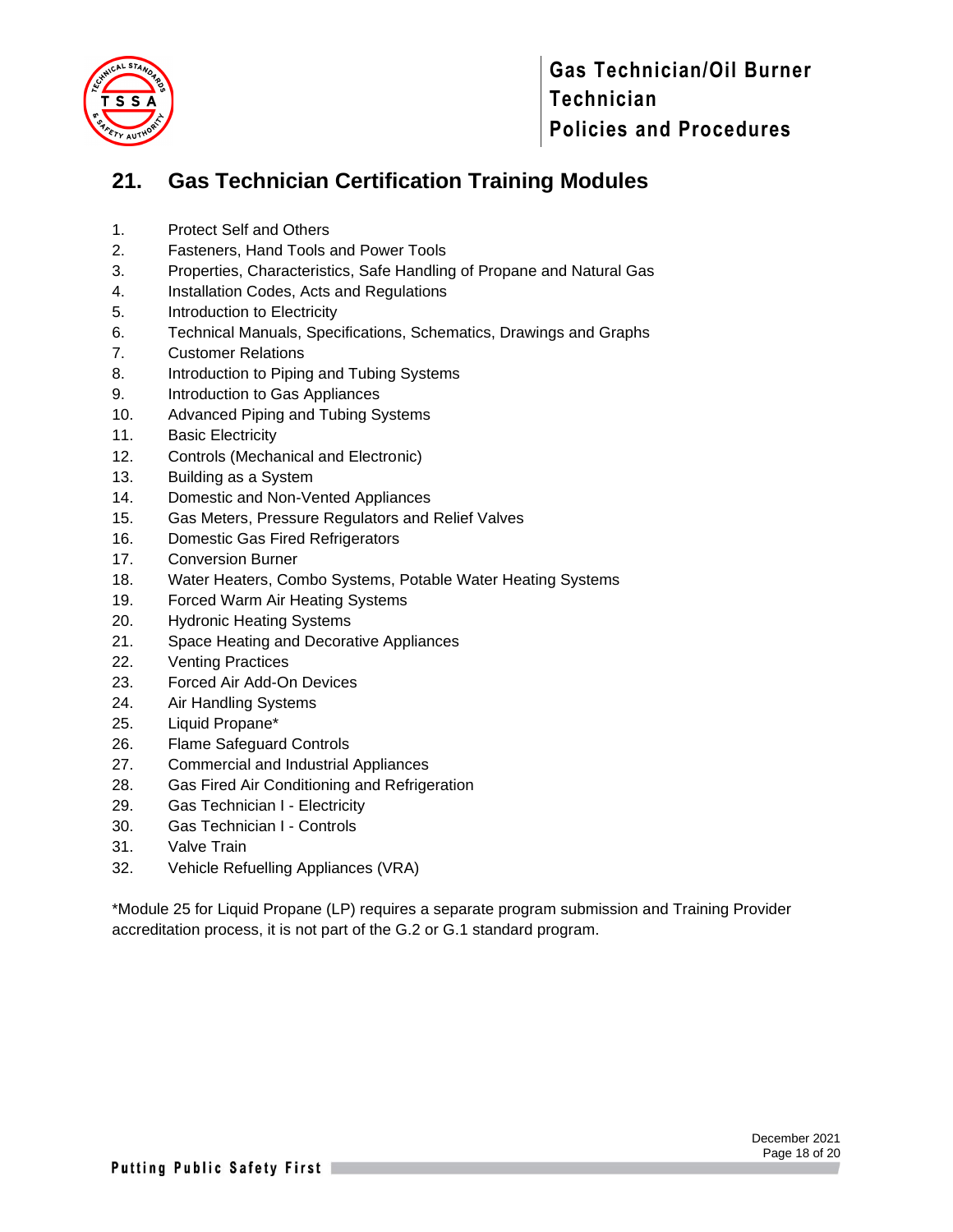

### <span id="page-18-0"></span>**22. Oil Burner Technician Certification Training Modules**

- 1. Protect Self/Others, Safe Handling of Hand & Power Tools
- 2. Installation Codes, Acts & Regulations
- 3. Basic Electricity
- 4. Technical Manuals, Specifications, Schematics, Drawings, Graphs
- 5. Theory of Combustion
- 6. Fundamentals of Controls
- 7. Customer Relations
- 8. Piping & Tubing Systems
- 9. Fuel Oil Storage and Delivery Systems
- 10. Introduction to Water Heaters, Forced Warm-Air Heating Systems
- 11. Burner Types and Oil Burner Nozzles
- 12. Chimneys, Drafts and Combustion Efficiency
- 13. Annual Servicing<br>14. Building as a Sys
- Building as a System
- 15. Venting Systems
- 16. Electricity<br>17. Conversio
- **Conversion Burners**
- 18. Water Heaters, Combo Systems, Potable Water Heating Systems
- 19. Forced Warm-Air Heating Systems
- 20. Hydronic Heating Systems
- 21. Forced-Air Add-On Devices
- 22. Air Handling System
- 23. Flame Safeguard Controls

### <span id="page-18-1"></span>**23. Fee Schedule**

| <b>CERTIFICATION AND OTHER FEES<sup>1</sup></b>                                                                                                                                                                                                                                    |               |  |  |  |  |
|------------------------------------------------------------------------------------------------------------------------------------------------------------------------------------------------------------------------------------------------------------------------------------|---------------|--|--|--|--|
| Certification                                                                                                                                                                                                                                                                      |               |  |  |  |  |
| Ontario certificate of qualification <sup>2</sup> (biennial)                                                                                                                                                                                                                       | \$115.00      |  |  |  |  |
| Other                                                                                                                                                                                                                                                                              |               |  |  |  |  |
| Practical Skills Assessment (approximately 3 hours)                                                                                                                                                                                                                                | \$170.63/hour |  |  |  |  |
| Note: this is a service generally provided for the individual who is requesting to be re-instated and wishes to<br>challenge the qualifying examination and the practical evaluation. The practical skills assessment is<br>conducted with the Training and Certification Advisor. |               |  |  |  |  |
| Out of Province Assessment                                                                                                                                                                                                                                                         | \$385.63      |  |  |  |  |
| <b>Reinstatement Certificate Assessment</b>                                                                                                                                                                                                                                        | \$385.63      |  |  |  |  |
| Examination & Re-Writes <sup>3</sup>                                                                                                                                                                                                                                               | \$190.00      |  |  |  |  |
| <b>Challenge Examination &amp; Re-Writes</b>                                                                                                                                                                                                                                       | \$215.00      |  |  |  |  |
| Invigilation <sup>4</sup>                                                                                                                                                                                                                                                          | \$632.80      |  |  |  |  |